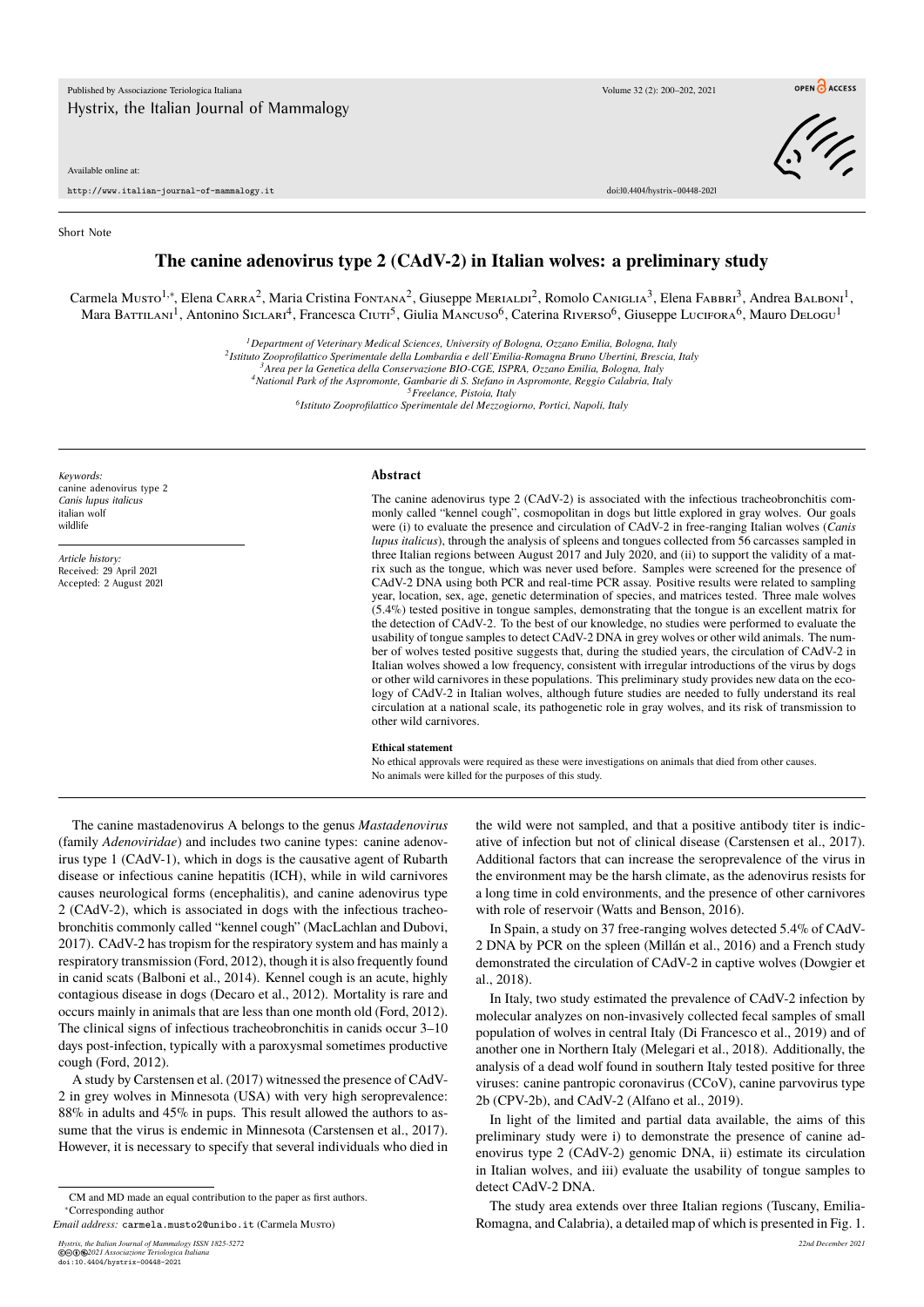Table 1 – Signaling data of the population sampled with results of molecular investigations according to the year of death, location, sex, age, species identification, matrix sampled and coinfections. Abbreviations: *n*: number; ND: not determinable; Prev: prevalence; 9% CI: lower limit of the confidence interval; 95% CI: upper limit of the confidence interval.

|                               | No. subjects | <b>CAdV-2 Positive</b> | Prev  | CI    |       |
|-------------------------------|--------------|------------------------|-------|-------|-------|
|                               | $(n=56)$     | $(n=3)$                | $\%$  | $9\%$ | 95%   |
| Year of death                 |              |                        |       |       |       |
| 2017                          | 6            | $\mathbf{0}$           | 0.00  | 0.00  | 45.93 |
| 2018                          | 17           | $\overline{c}$         | 11.76 | 1.46  | 36.44 |
| 2019                          | 15           | $\mathbf{1}$           | 6.67  | 0.17  | 31.95 |
| 2020                          | 18           | $\mathbf{0}$           | 0.00  | 0.00  | 18.53 |
| <b>Region of origin</b>       |              |                        |       |       |       |
| Emilia-                       | 25           | 1                      | 4.00  | 0.10  | 20.35 |
| Romagna                       |              |                        |       |       |       |
| Tuscany                       | 19           | $\mathbf{0}$           | 0.00  | 0.00  | 17.65 |
| Calabria                      | 12           | $\overline{c}$         | 16.67 | 2.09  | 48.41 |
| <b>Sex</b>                    |              |                        |       |       |       |
| Male                          | 32           | 3                      | 9.38  | 1.98  | 25.02 |
| Female                        | 24           | $\mathbf{0}$           | 0.00  | 0.00  | 14.25 |
| Age                           |              |                        |       |       |       |
| Class 1                       | 19           | $\mathbf{1}$           | 5.26  | 0.13  | 26.03 |
| Class <sub>2</sub>            | 18           | $\mathbf{1}$           | 5.26  | 0.14  | 27.29 |
| $Class_3$                     | 19           | 1                      | 5.26  | 0.13  | 26.03 |
| <b>Species identification</b> |              |                        |       |       |       |
| <b>WOLF</b>                   | 42           | $\overline{c}$         | 4.76  | 0.58  | 16.16 |
| WOLF INTR                     | 10           | $\mathbf{1}$           | 10.00 | 0.25  | 44.50 |
| <b>HYBRID</b>                 | 3            | $\mathbf{0}$           | 0.00  | 0.00  | 70.76 |
| ND                            | $\mathbf{1}$ | $\mathbf{0}$           | 0.00  | 0.00  | 97.50 |
| <b>Matrix sampled</b>         |              |                        |       |       |       |
| Spleen                        | 56           | $\mathbf{0}$           | 0.00  | 0.00  | 6.38  |
| Tongue                        | 56           | 3                      | 5.36  | 1.12  | 14.87 |
| Tot.                          | 56           |                        |       |       |       |
| individuals                   |              |                        |       |       |       |

The map was created with the open-source software QGIS 3.10 and edited with the free software Inkscape.

Between 2017 and 2020, necropsy examinations were carried out on 56 wolf carcasses. The animals died mainly from road collisions and secondarily from illegal killings with poison or gunshot. Five subjects died as a result of intraspecific aggression. For these we recorded subject identification data with the attribution of an ID code, place of discovery (reported as GPS coordinates), sex, weight (in kg), and nutritional status. The animal age was estimated based on dental development, body size, and weight (Mörner et al., 2005). All individuals



**Figure 1** – The map shows all the points of discovery of the wolf carcasses object of this study. The "plus" symbols represent the 3 positive wolves for CAdV-2. At the bottom right, the map shows the Italian regions covered by this study in gray.

examined were aged using one of the following categories: class 1:  $\leq 12$  months; class 2: 1–2 years; class 3: >2 years.

Subsequently, the nutritional status, previous lesions, appearance of the mucous membranes, and explorable lymph nodes were evaluated. A portion of lingual muscular tissue was taken and stored in 95% ethanol to genetically determine the species of the examined canids and to detect a possible presence of genetic hybridization signatures (Randi et al., 2014; Caniglia et al., 2020).

After that, the skinning and the opening of the abdominal cavity were executed, followed by the opening of the thoracic cavity. At the end of the necropsy investigations, the organs (spleen and tongue) were sampled for the detection of CAdV-2. The spleen is believed to be a good matrix in detecting CAdV DNA and is an organ frequently used for virological molecular investigations in gray wolves (Millán et al., 2016). Instead, the choice to use the tongue for molecular investigations arose from the fact that this matrix is used for the DNA detection of CPV-2 (McKnight et al., 2007) and CAdV-1 (Balboni et al., 2019). In this study we wanted to prove its usefulness for the detection also of CAdV-2 DNA.

The presence of CAdV-2 DNA was investigated by using two different molecular assays: (i) a PCR based on the use of the primers pair HA1 and HA2 described by Hu et al. (2001) and of the GoTaqHot Start Colorless Master Mix (PROMEGA, Madison, USA) according to the manufacturer's instructions; and (ii) a SYBR Green real-time PCR assay described by Balboni et al. (2015) using the PowerUp SYBR Green Master Mix (Applied Biosystems) according to the manufacturer's instructions.

Three of the 56 sampled wolves were positive for CAdV-2 DNA with a prevalence of 5.4% (Tab. 1). CAdV-2 DNA was detected in 2 years: in 2018 in 2 out of 3 subjects and in 2019 in one subject. All three positive subjects were male and equally represented in the three age classes (Tab. 1). In the Emilia-Romagna region, CAdV-2 DNA was found in one subject, while the other two came from the Calabria region. Regarding the species determination, there was a strong prevalence of individuals classified as "WOLF", representing the majority (2/3) of the positives, while the third subject was a wolf with dog introgression (WOLF\_INTR). All 3 positives were found using the same kind of matrix, the tongue (Tab. 1 and Fig. 2). The statistical analyses for the calculation of the prevalence and confidence intervals were implemented using the R computing environment (RStudio, 2020).

Only a few studies on the circulation of canine adenovirus type 2 (CAdV-2) in gray wolves have been published so far. However, some studies demonstrate its presence in free-ranging wolves. In Spain, Millán et al. (2016) analyzed the spleens of 37 Iberian wolves by PCR, detecting CAdV-2 DNA in 5.4% of the subjects. This study is perfectly comparable to ours. In fact, the detection rate of CAdV-2 DNA is



**Figure 2** – CAdV PCR according to Hu et al. (2001). The image shows the amplification band of 1028bp obtained from one of the three positive wolves (S1) starting from two DNA extracts of the same tongue. CE: DNA Extract Control; C-: PCR Negative Control; CAdV-1 Positive Control of 505bp; CAdV-2 Positive Control of 1028bp.